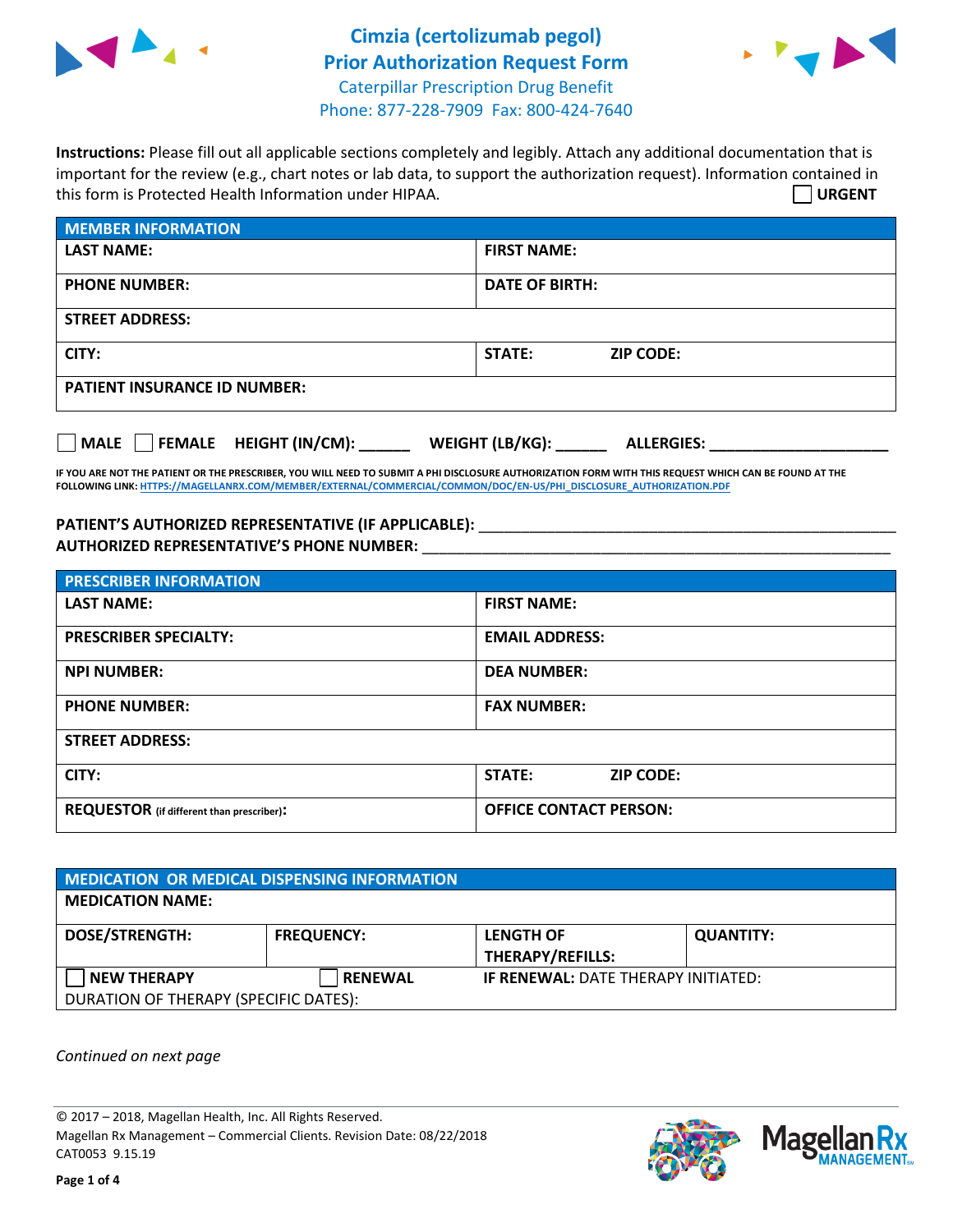



| MEMBER'S LAST NAME: NAME:                                                                                                                                                                                                                                                                                                                                                                                                                                                                                                                                                                                                                                                                                                                                                                                                       | MEMBER'S FIRST NAME:                           |                                                       |  |  |
|---------------------------------------------------------------------------------------------------------------------------------------------------------------------------------------------------------------------------------------------------------------------------------------------------------------------------------------------------------------------------------------------------------------------------------------------------------------------------------------------------------------------------------------------------------------------------------------------------------------------------------------------------------------------------------------------------------------------------------------------------------------------------------------------------------------------------------|------------------------------------------------|-------------------------------------------------------|--|--|
| 1. HAS THE PATIENT TRIED ANY OTHER MEDICATIONS FOR THIS CONDITION?                                                                                                                                                                                                                                                                                                                                                                                                                                                                                                                                                                                                                                                                                                                                                              |                                                | YES (if yes, complete below)<br><b>NO</b>             |  |  |
| <b>MEDICATION/THERAPY (SPECIFY</b><br>DRUG NAME AND DOSAGE):                                                                                                                                                                                                                                                                                                                                                                                                                                                                                                                                                                                                                                                                                                                                                                    | <b>DURATION OF THERAPY (SPECIFY</b><br>DATES): | <b>RESPONSE/REASON FOR</b><br><b>FAILURE/ALLERGY:</b> |  |  |
| <b>2. LIST DIAGNOSES:</b>                                                                                                                                                                                                                                                                                                                                                                                                                                                                                                                                                                                                                                                                                                                                                                                                       |                                                | <b>ICD-10:</b>                                        |  |  |
| □ Ankylosing spondylitis<br>□ Moderate to severely active Crohn's disease<br>□ Moderate to severe plaque psoriasis<br>□ Moderate to severe active psoriatic arthritis<br>□ Moderate to severely active rheumatoid arthritis<br>□ Plaque Psoriasis<br>□ Active non-radiological axial spondylarthritis<br>□ Other Diagnosis _________________ICD-10 Code(s):                                                                                                                                                                                                                                                                                                                                                                                                                                                                     |                                                |                                                       |  |  |
| 3. REQUIRED CLINICAL INFORMATION: PLEASE PROVIDE ALL RELEVANT CLINICAL INFORMATION TO SUPPORT A<br>PRIOR AUTHORIZATION.                                                                                                                                                                                                                                                                                                                                                                                                                                                                                                                                                                                                                                                                                                         |                                                |                                                       |  |  |
| <b>Clinical Information:</b><br>Select if Cimzia is prescribed by one of the following specialist:<br>□ Gastroenterologist<br>□ Rheumatologist<br>□ Dermatologist<br>Is the patient on concurrent treatment with another TNF inhibitor? $\Box$ Yes $\Box$ No<br>Has the patient tried and had an inadequate response to a three month trial of Enbrel? $\Box$ Yes $\Box$ No<br>Has the patient tried and had an inadequate response to a three month trial of Humira? $\Box$ Yes $\Box$ No<br>For ankylosing spondylitis, also answer the following:<br>Has the patient had an adequate trial and failure of at least TWO non-steroidal anti-inflammatory agents (NSAIDs)?<br>$\Box$ Yes $\Box$ No (Provide NSAIDs and dates of service)<br>Has the patient tried methotrexate? $\Box$ Yes $\Box$ No (Provide dates of service) |                                                |                                                       |  |  |
| For moderate to severely active Crohn's disease, also answer the following:<br>Does the patient have documented trial and failure on oral immunosuppressive therapy (i.e., corticosteroids,<br>methotrexate, azathioprine, and/or 6-mercaptopurine)? $\Box$ Yes $\Box$ No                                                                                                                                                                                                                                                                                                                                                                                                                                                                                                                                                       |                                                |                                                       |  |  |
| For moderate to severely active psoriatic arthritis, also answer the following:<br>Has the patient had at least a 3 month trial and failed previous therapy with an oral non-biologic disease modifying<br>anti-rheumatic agent (DMARD) (e.g., methotrexate, sulfasalazine [Azulfidine], or leflunomide [Arava], or<br>cyclosporine)? $\Box$ Yes $\Box$ No<br>Does the patient have chronic liver disease such as chronic alcohol abuse/alcoholism, chronic hepatitis, fatty liver,                                                                                                                                                                                                                                                                                                                                             |                                                |                                                       |  |  |
| nonalcoholic, steatohepatitis (NASH), or elevated liver enzymes? □ Yes □ No                                                                                                                                                                                                                                                                                                                                                                                                                                                                                                                                                                                                                                                                                                                                                     |                                                |                                                       |  |  |



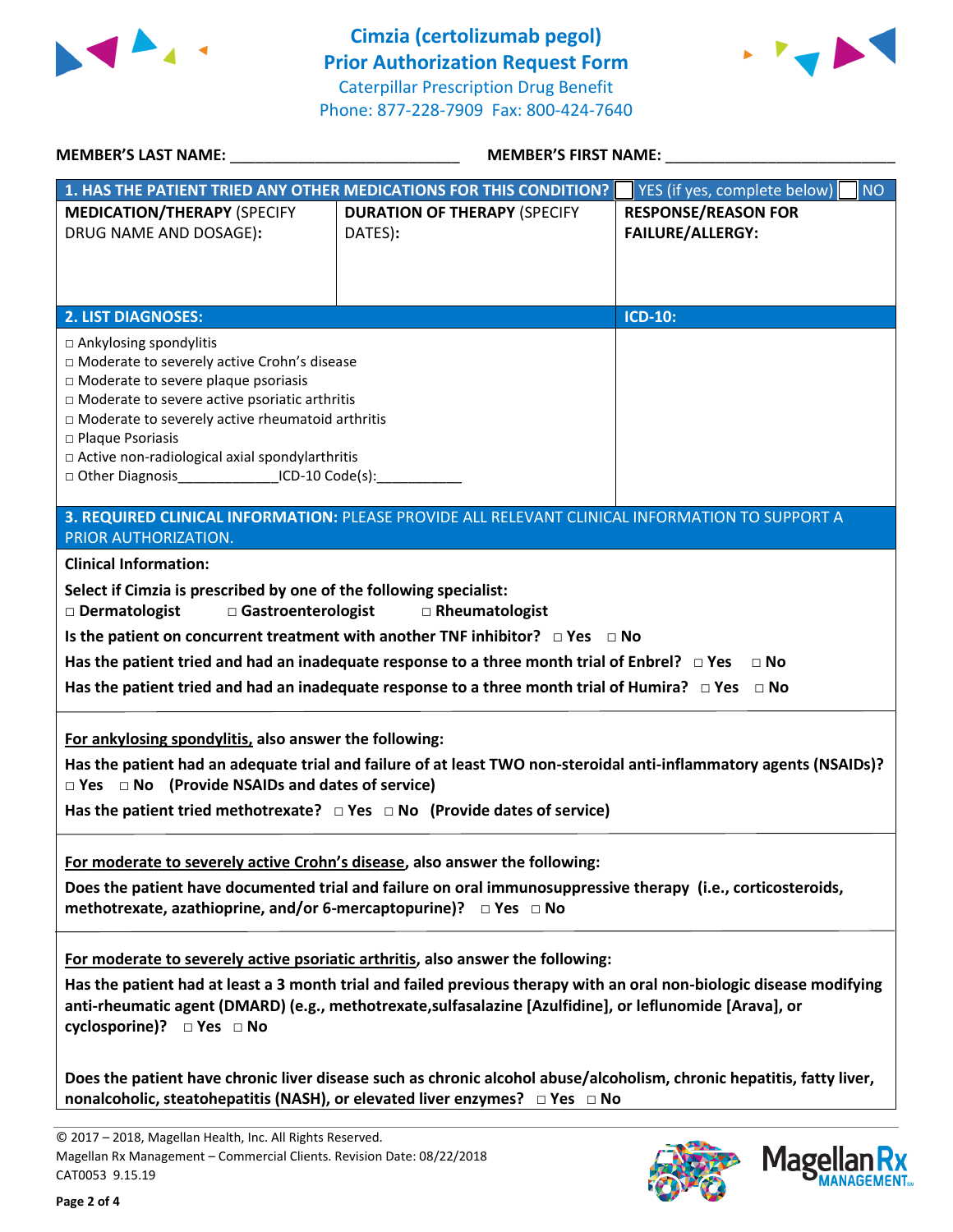



**MEMBER'S LAST NAME:** \_\_\_\_\_\_\_\_\_\_\_\_\_\_\_\_\_\_\_\_\_\_\_\_\_\_\_ **MEMBER'S FIRST NAME:** \_\_\_\_\_\_\_\_\_\_\_\_\_\_\_\_\_\_\_\_\_\_\_\_\_\_\_ **For moderate to severely active rheumatoid arthritis, also answer the following: Has the patient had a trial with methotrexate or another oral non-biologic disease modifying anti-rheumatic agent (DMARD) such as Imuran, Ridaura, Arava, Plaquenil, or sulfasalazine? □ Yes □ No Does the patient have chronic liver disease such as chronic hepatitis, fatty liver, nonalcoholic steatohepatitis (NASH), or elevated liver enzymes)? □ Yes □ No Has the patient been treated with and had an inadequate response to Remicade and/or Orencia? □ Yes □ No Moderate to severe plaque Psoriasis: Is the patient ≥18 years of age? □ Yes □ No Does the patient have plaques covering > 3% of their body surface area (BSA) or < 3% of BSA? □ Yes □ No Is topical therapy no longer tolerated or effective with agents such as corticosteroids, anthralin, calcipotriene, or Tazarotene for thepatient? □ Yes □ No Select if the patient has had previous treatment failure with the following □ Phototherapy □ Psoralens with UVA light (PUVA) □ UVB with coal tar Has the patient had previous treatment failure with an oral systemic therapy (e.g., acitretin, methotrexate or cyclosporine)? □ Yes □ No If "no" to the above question, does the patient have a contraindication to ALL oral systemic treatments?\* □ Yes □ No \****Documentation of a contraindication to ALL oral systemic treatments must be submitted***. For Active non-radiological axial spondylarthritis: Please submit chart notes corroborating patient has active non-radiological axial spondyloarthritis, AND a submitted radiology report documenting the absence of sacroiliitis on SI joint x-rays. Has patient had active axial spondyloarthritis for at least 12 months? □ Yes □ No Does patient have objective signs of inflammation indicated by C-reactive protein(CRP) levels above the upper limit of normal? □ Yes □ No** *Please submit lab report***.**

© 2017 – 2018, Magellan Health, Inc. All Rights Reserved. Magellan Rx Management – Commercial Clients. Revision Date: 08/22/2018 CAT0053 9.15.19